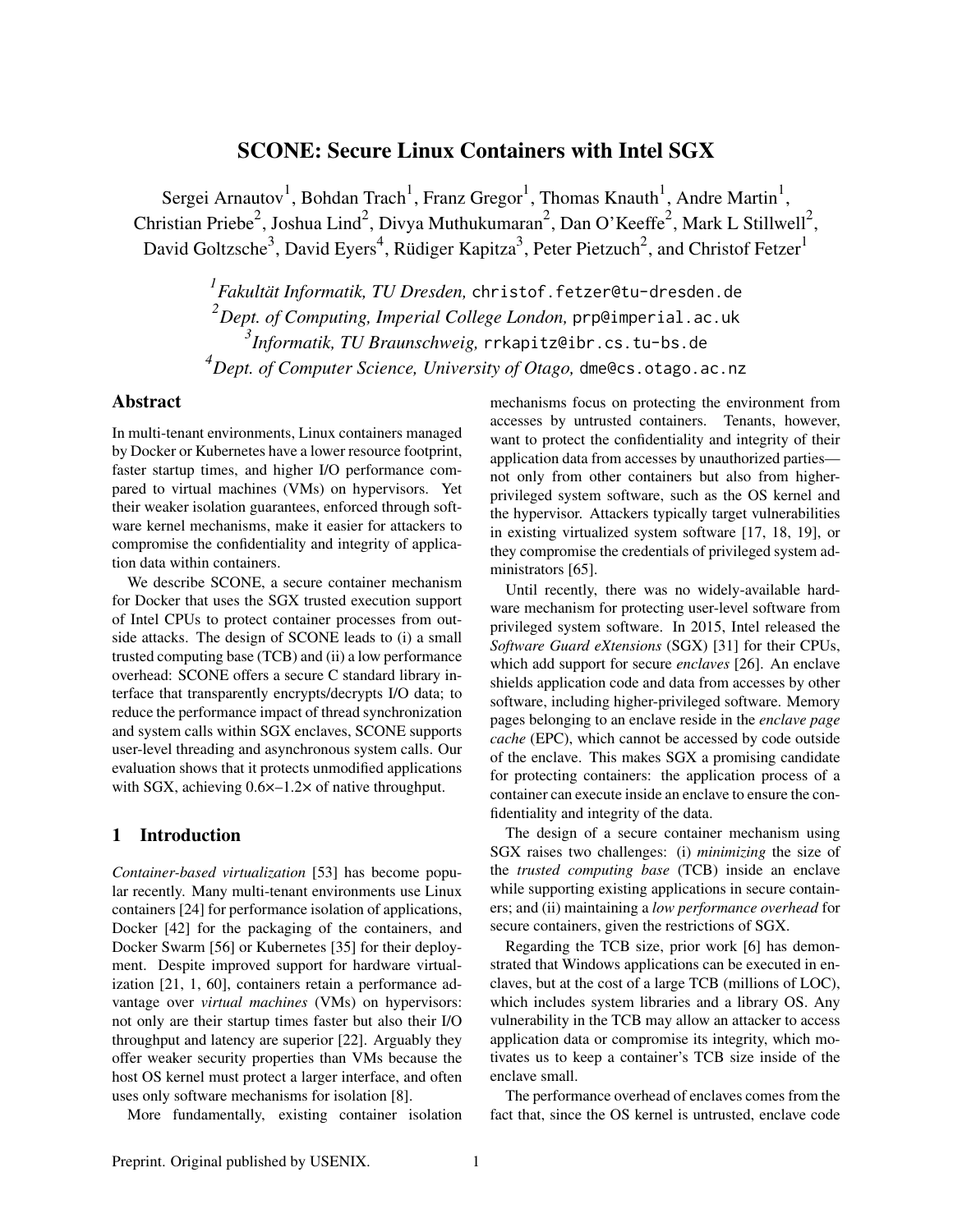cannot execute system calls. An enclave thread must copy memory-based arguments and leave the enclave before a system call. These thread transitions are expensive because they involve saving and restoring the enclave's execution state. In addition, enclaves have lower memory performance because, after cache misses, cache lines must be decrypted when fetched from memory. Accesses to enclave pages outside of the EPC cause expensive page faults.

To maintain a small TCB for secure containers, we observe that containers typically execute network services such as Memcached [\[23\]](#page-14-13), Apache [\[44\]](#page-14-14), NGINX [\[47\]](#page-14-15) and Redis [\[46\]](#page-14-16), which require only a limited interface for system support: they communicate with the outside via network sockets or stdin/stdout streams, use isolated or ephemeral file systems, and do not access other I/O devices directly. To mitigate the overhead of secure containers, we note that enclave code can access memory outside of the enclave without a performance penalty. However, for applications with a high system call frequency, the overhead of leaving and re-entering the enclave for each system call remains expensive.

We describe SCONE, a Secure CONtainer Environment for Docker that uses SGX to run Linux applications in secure containers. It has several desirable properties:

(1) Secure containers have a small TCB. SCONE exposes a *C standard library interface* to container processes, which is implemented by statically linking against a libc library [\[38\]](#page-14-17) within the enclave. System calls are executed outside of the enclave, but they are *shielded* by transparently encrypting/decrypting application data on a per-file-descriptor basis: files stored outside of the enclave are therefore encrypted, and network communication is protected by transport layer security (TLS) [\[20\]](#page-14-18). SCONE also provides secure ephemeral file system semantics.

(2) Secure containers have a low overhead. To reduce costly enclave transitions of threads, SCONE provides a *user-level threading* implementation that maximizes the time that threads spend inside the enclave. SCONE maps OS threads to logical application threads in the enclave, scheduling OS threads between application threads when they are blocked due to thread synchronization.

SCONE combines this with an *asynchronous system call mechanism* in which OS threads outside the enclave execute system calls, thus avoiding the need for enclave threads to exit the enclave. In addition, SCONE reduces expensive memory accesses within the enclave by maintaining encrypted application data, such as cached files and network buffers, in non-enclave memory.

(3) Secure containers are transparent to Docker. Secure containers behave like regular containers in the Docker engine. Since container images are typically generated by experts, less experienced users can therefore benefit from SCONE, as long as they trust the creator of a secure container image. When executing secure containers, SCONE requires only an SGX-capable Intel CPU, an SGX kernel driver and an optional kernel module for asynchronous system call support.

Our experimental evaluation of SCONE on SGX hardware demonstrates that, despite the performance limitations of current SGX implementations, the throughput of popular services such as Apache, Redis, NGINX, and Memcached is  $0.6\times-1.2\times$  of native execution, with a 0.6×–2× increase in code size. The performance of SCONE benefits from the asynchronous system calls and the transparent TLS encryption of client connections.

## 2 Secure Containers

Our goal is to create a *secure container* mechanism that protects the confidentiality and integrity of a Linux process' memory, code, and external file and network I/O from unauthorized and potentially privileged attackers.

## 2.1 Linux containers

*Containers* use OS-level virtualization [\[35\]](#page-14-4) and have become increasingly popular for packaging, deploying and managing services such as key/value stores [\[46,](#page-14-16) [23\]](#page-14-13) and web servers [\[47,](#page-14-15) [25\]](#page-14-19). Unlike VMs, they do not require hypervisors or a dedicated OS kernel. Instead, they use kernel features to isolate processes, and thus do not need to trap system calls or emulate hardware devices. This means that container processes can run as normal system processes, though features such as overlay file systems [\[10\]](#page-13-4) can add performance overheads [\[22\]](#page-14-7). Another advantage of containers is that they are lightweight they do not include the rich functionality of a standalone OS, but instead use the host OS for I/O operations, resource management, etc.

Projects such as LXC [\[24\]](#page-14-1) and Docker [\[42\]](#page-14-2) create containers using a number of Linux kernel features, including *namespaces* and the *cgroups* interface. By using the namespace feature, a parent process can create a child that has a restricted view of resources, including a remapped root file system and virtual network devices. The cgroups interface provides performance isolation between containers using scheduler features already present in the kernel.

For the deployment and orchestration of containers, frameworks such as Docker Swarm [\[56\]](#page-14-3) and Kubernetes [\[35\]](#page-14-4) instantiate and coordinate the interactions of containers across a cluster. For example, *micro-service* architectures [\[58\]](#page-14-20) are built in this manner: a number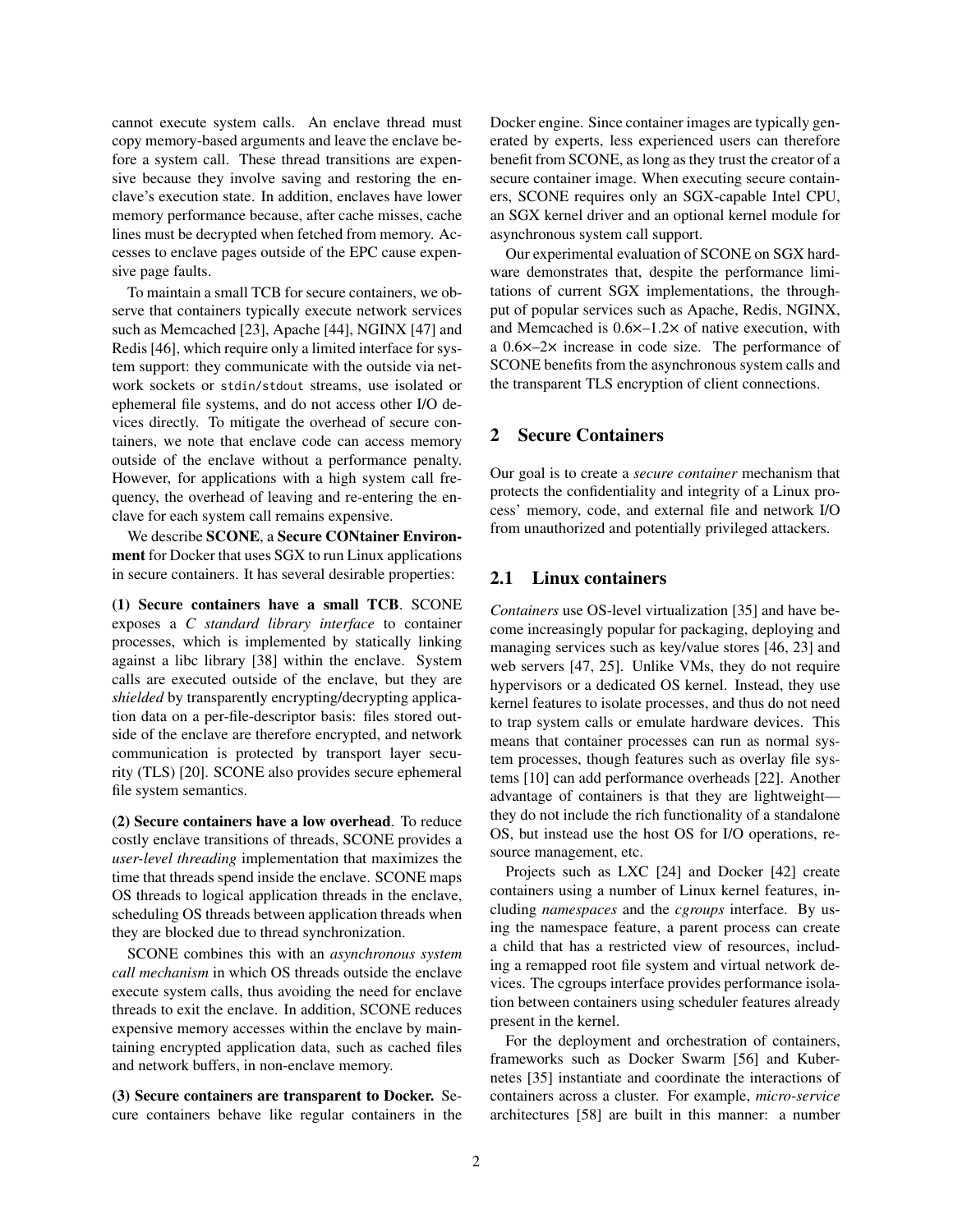of lightweight containers that interact over well-defined network interfaces.

### <span id="page-2-1"></span>2.2 Threat model

Analogous to prior work [\[50,](#page-14-21) [6\]](#page-13-3), we assume a powerful and active adversary who has *superuser* access to the system and also access to the physical hardware. They can control the entire software stack, including privileged code, such as the container engine, the OS kernel, and other system software. This empowers the adversary to replay, record, modify, and drop any network packets or file system accesses.

We assume that container services were not designed with the above privileged attacker model in mind. They may compromise data confidentiality or integrity by trusting OS functionality. Any programming bugs or inadvertent design flaws in the application beyond trusting the OS are outside of our threat model, as mitigation would require orthogonal solutions for software reliability. In our threat model, we also do not target denial-ofservice attacks, or side-channel attacks that exploit timing and page faults [\[63\]](#page-14-22). These are difficult to exploit in practice, and existing mitigation strategies introduce a high performance overhead [\[9\]](#page-13-5).

## <span id="page-2-0"></span>2.3 Intel SGX

Intel's *Software Guard Extensions* (SGX) [\[29,](#page-14-23) [30,](#page-14-24) [15\]](#page-13-6) allow applications to ensure confidentiality and integrity, even if the OS, hypervisor or BIOS are compromised. They also protect against attackers with physical access, assuming the CPU package is not breached.

Enclaves are *trusted execution environments* provided by SGX to applications. Enclave code and data reside in a region of protected physical memory called the *enclave page cache* (EPC). While cache-resident, enclave code and data are guarded by CPU access controls. When moved to DRAM, data in EPC pages is protected at the granularity of cache lines. An on-chip *memory encryption engine* (MEE) encrypts and decrypts cache lines in the EPC written to and fetched from DRAM. Enclave memory is also integrity protected meaning that memory modifications and rollbacks are detected.

Non-enclave code cannot access enclave memory, but enclave code can access untrusted DRAM outside the EPC directly, e.g., to pass function call parameters and results. It is the responsibility of the enclave code, however, to verify the integrity of all untrusted data.

Enclave life-cycle. Enclaves are created by untrusted code using the ECREATE instruction, which initializes an *SGX enclave control structure* (SECS) in the EPC. The EADD instruction adds pages to the enclave. SGX records the enclave to which the page was added, its virtual address and its permissions, and it subsequently enforces security restrictions, such as ensuring the enclave maps the page at the accessed virtual address. When all enclave pages are loaded, the EINIT instruction creates a cryptographic measurement, which can be used by remote parties for attestation.

For Intel Skylake CPUs [\[31\]](#page-14-11), the EPC size is between 64 MB and 128 MB. To support enclave applications with more memory, SGX provides a paging mechanism for swapping pages between the EPC and untrusted DRAM: the system software uses privileged instructions to cause the hardware to copy a page into an encrypted buffer in DRAM outside of the EPC. Before reusing the freed EPC page, the system software must follow a hardware-enforced protocol to flush TLB entries.

Threading. After enclave initialization, an unprivileged application can execute enclave code through the EENTER instruction, which switches the CPU to enclave mode and jumps to a predefined enclave offset. Conversely, the EEXIT instruction causes a thread to leave the enclave. SGX supports multi-threaded execution inside enclaves, with each thread's enclave execution state stored in a 4 KB *thread control structure* (TCS).

Performance overhead. SGX incurs a performance overhead when executing enclave code: (i) since privileged instructions cannot execute inside the enclave, threads must exit the enclave prior to system calls. Such enclave transitions come at a cost—for security reasons, a series of checks and updates must be performed, including a TLB flush. Memory-based enclave arguments must also be copied between trusted and untrusted memory; (ii) enclave code also pays a penalty for writes to memory and cache misses because the MEE must encrypt and decrypt cache lines; and (iii) applications whose memory requirements exceed the EPC size must swap pages between the EPC and unprotected DRAM. Eviction of EPC pages is costly because they must be encrypted and integrity-protected before being copied to outside DRAM. To prevent address translation attacks, the eviction protocol interrupts all enclave threads and flushes the TLB.

## <span id="page-2-2"></span>2.4 Design trade-offs

Designing a secure Linux container using SGX requires a fundamental decision: *what system support should be placed inside an enclave to enable the secure execution of Linux processes in a container?* As we explore in this section, this design decision affects both (i) the *security properties* of containers, in terms of the size of the TCB and the exposed interface to the outside world, and (ii) the *performance* impact due to the inherent restric-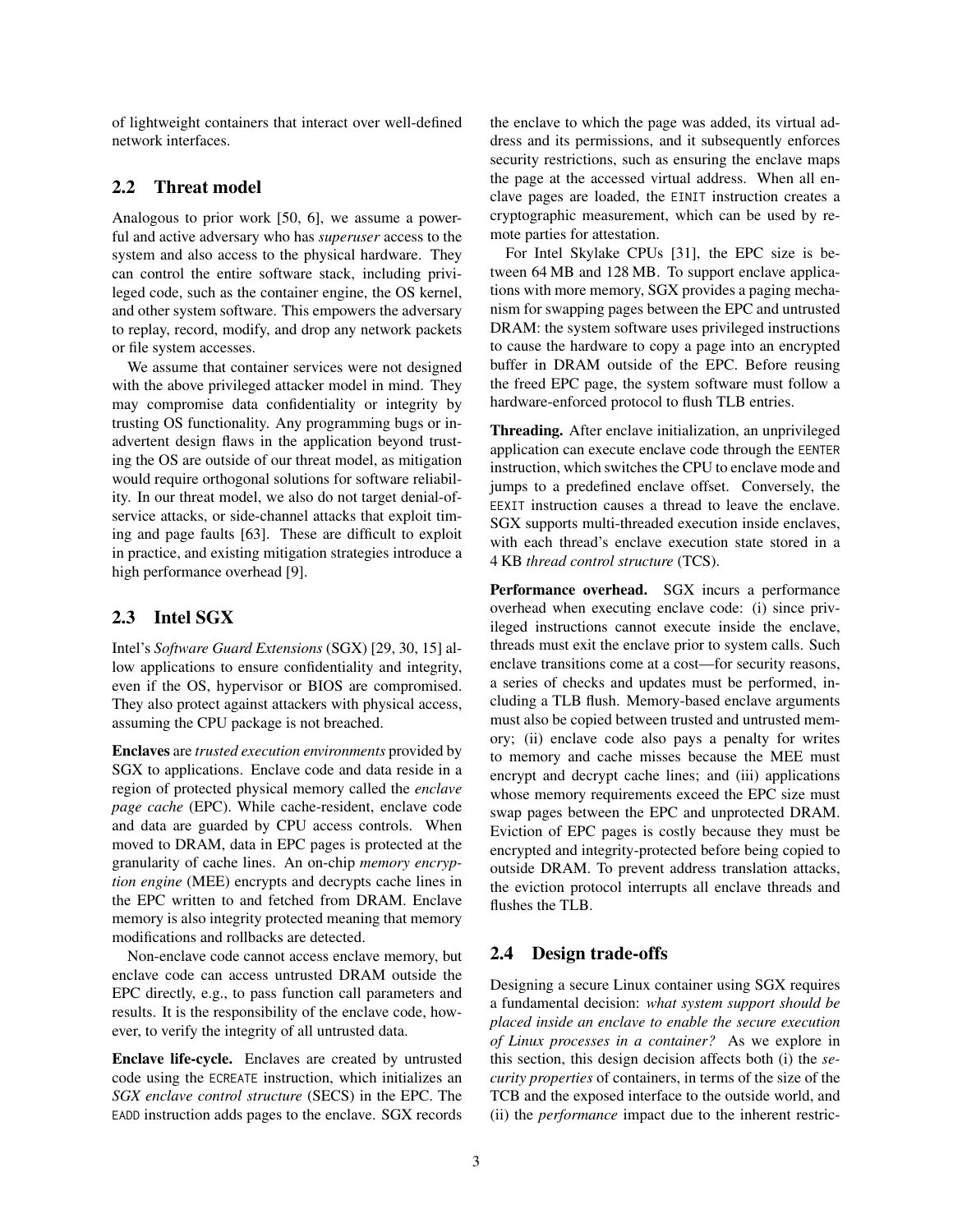<span id="page-3-1"></span>

| Service      | <b>TCB</b><br>size | No. host<br>system calls | Avg.<br>throughput | Latency     | <b>CPU</b><br>utilization |
|--------------|--------------------|--------------------------|--------------------|-------------|---------------------------|
| Redis        | 6.9x               | $< 0.1 \times$           | $0.6\times$        | $2.6\times$ | 1.1x                      |
| <b>NGINX</b> | $5.7\times$        | 0.3x                     | $0.8\times$        | $4.5\times$ | 1.5x                      |
| SOLite       | $3.8\times$        | $3.1\times$              | 0.3x               | 4.2x        | $1.1\times$               |

**Table 1: Relative comparison of the LKL Linux library OS (no SGX) against native processes that use glibc**

tions of SGX. To justify the design of SCONE, we first explore alternate design choices.

(1) External container interface. To execute unmodified processes inside secure containers, the container must support a C standard library (libc) interface. Since any libc implementation must use system calls, which cannot be executed inside of an enclave, a secure container must also expose an *external interface* to the host OS. As the host OS is untrusted, the external interface becomes an attack vector, and thus its design has security implications: an attacker who controls the host OS can use this interface to compromise processes running inside a secure container. A crucial decision becomes the size of (a) the external interface, and (b) the TCB required to implement the interface within the enclave.

Figure [1a](#page-3-0) shows a prior design point, as demonstrated by *Haven* [\[6\]](#page-13-3), which minimizes the external interface by placing an entire Windows library OS inside the enclave. A benefit of this approach is that it exposes only a small external interface with 22 calls because a large portion of a process' system support can be provided by the library OS. The library OS, however, increases the TCB size inside of the enclave. In addition, it may add a performance overhead due to the extra abstractions (e.g., when performing I/O) introduced by the library OS.

We explore a similar design for Linux container processes. We deploy three typical containerized services using the *Linux Kernel Library* (LKL) [\[45\]](#page-14-25) and the *musl* libc library [\[38\]](#page-14-17), thus building a simple Linux library OS. The external interface of LKL has 28 calls, which is comparable to Haven.

Table [1](#page-3-1) reports the performance and resource metrics for each service using the Linux library OS compared to a native *glibc* deployment. On average, the library OS increases the TCB size by 5×, the service latency by 4× and halves the service throughput. For Redis and NGINX, the number of system calls that propagate to the untrusted host OS are reduced as the library OS can handle many system calls directly. For SQLite, however, the number of system calls made to the host OS increases because LKL performs I/O at a finer granularity.

While our library OS lacks optimizations, e.g., minimizing the interactions between the library OS and the host OS, the results show that there is a performance

<span id="page-3-0"></span>

**Figure 1: Alternative secure container designs**

degradation for both throughput and latency due to the kernel abstractions of the library OS. We conclude that the large TCB inside of the enclave and the performance overhead of this design is not a natural fit for containers.

Figure [1b](#page-3-0) shows the opposite, extreme design point: the external interface is used to perform all libc library calls made by the application. This raises the challenge of protecting the confidentiality and integrity of application data whilst exposing a wide interface. For example, I/O calls such as read and write could be used to compromise data within the enclave, and code inside the secure container cannot trust returned data. A benefit of this approach is that it leads to a minimal TCB inside the enclave—only a small shim C library needs to relay libc calls to the host libc library outside of the enclave.

Finally, Figure [1c](#page-3-0) shows a middle ground by defining the external interface at the level of system calls executed by the libc implementation. As we describe in [§3,](#page-4-0) the design of SCONE explores the security and performance characteristics of this particular point in the design space. Defining the external container interface around system calls has the advantage that system calls already implement a privileged interface. While this design does not rely on a minimalist external interface to the host OS, we show that shield libraries can be used to protect a security-sensitive set of system calls: file descriptor based I/O calls, such as read, write, send, and recv, are shielded by transparently encrypting and decrypting the user data. While SCONE does not support some system calls, such as fork, exec, and clone, due to its user space threading model and the architectural limitations of SGX, they were not essential for the microservices that we targeted.

(2) System call overhead. All designs explored above pay the cost of executing system calls outside of the enclave (see [§2.3\)](#page-2-0). For container services with a high system call frequency, e.g., network-heavy services, this may result in a substantial performance impact. To quantify this issue, we conduct a micro-benchmark on an Intel Xeon CPU E3-1230 v5 at 3.4 GHz measuring the maximum rate at which pwrite system calls can be executed with and without an enclave. The benchmark is implemented using the Intel SGX SDK for Linux [\[32\]](#page-14-26), which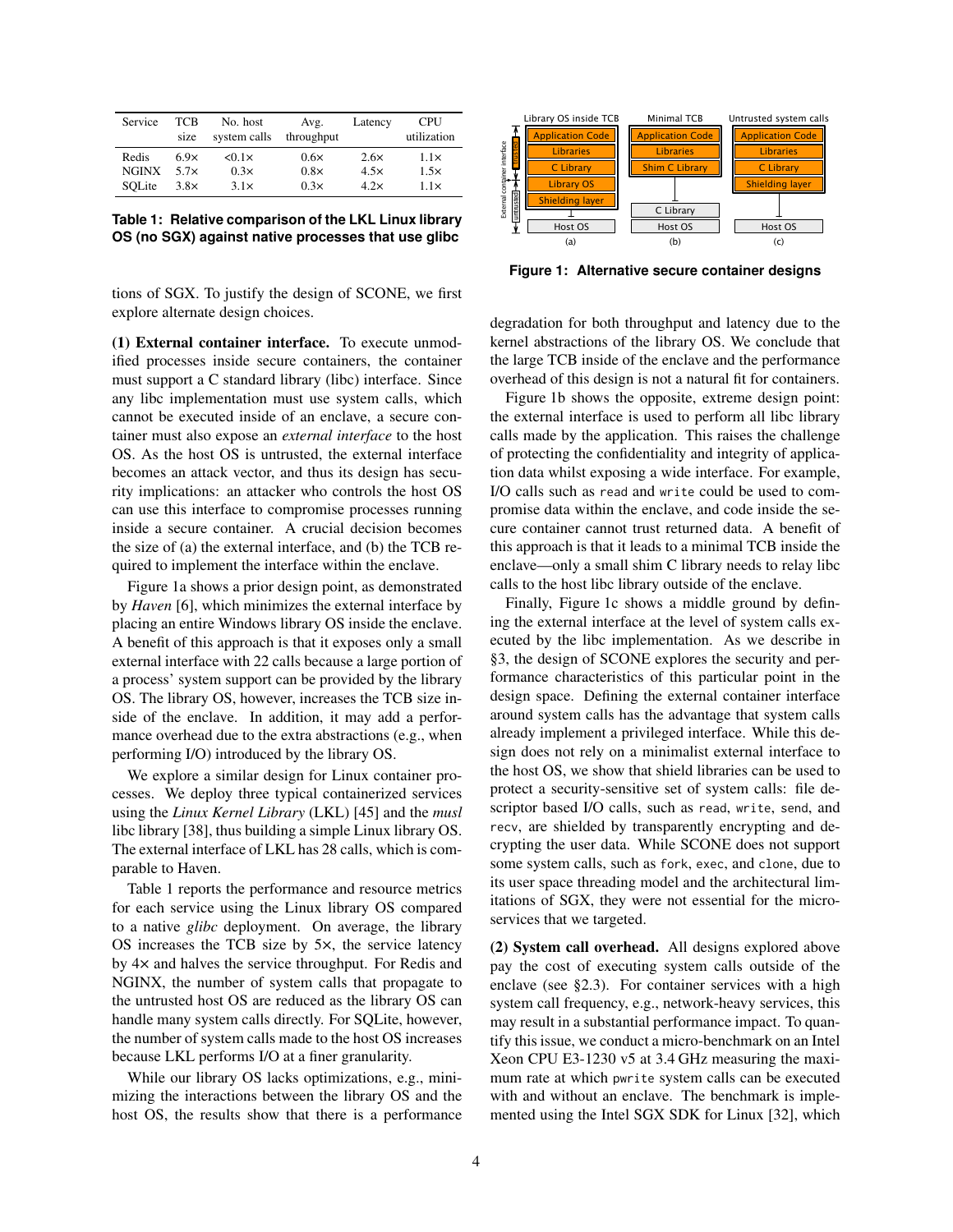<span id="page-4-1"></span>

**Figure 2: Number of executed** pwrite **system calls with an increasing number of threads**

performs synchronous system calls with threads leaving and re-entering the enclave. We vary the number of threads and the pwrite buffer size.

Figure [2](#page-4-1) shows that the enclave adds an overhead of an order of magnitude. The performance with large buffer sizes is limited by the copy overhead of the memory-based arguments; with small buffers, the main cost comes from the threads performing enclave transitions. We conclude that efficient system call support is a crucial requirement for secure containers. A secure container design must therefore go beyond simple synchronous support for system calls implemented using thread transitions.

(3) Memory access overhead. The memory accesses of a secure container process are affected by the higher overhead of accessing enclave pages (see [§2.3\)](#page-2-0). We explore this overhead using a micro-benchmark built with the Linux SGX SDK on the same hardware. The benchmark measures the time for both sequential and random read/write operations, normalized against a deployment without an enclave. All operations process a total of 256 MB, but access differently-sized memory regions.

Figure [3](#page-4-2) shows that, as long as the accessed memory fits into the 8 MB L3 cache, the overheads are negligible. With L3 cache misses, there is a performance overhead of up to 12× for the random memory accesses. When the accessed memory is beyond the available EPC size, the triggered page faults lead to an overhead of three orders of magnitude. Sequential operations achieve better performance due to CPU prefetching, which hides some of the decryption overheads: they experience no overhead for memory ranges within the EPC size and a 2× overhead for sizes beyond that.

These results show that, for performance reasons, a secure container design should reduce access to enclave memory. Ideally, it should use untrusted non-enclave memory as much as possible, without compromising the offered security guarantees.

<span id="page-4-2"></span>

**Figure 3: Normalized overhead of memory accesses with SGX enclaves**

## <span id="page-4-0"></span>3 SCONE Design

Our objective is to offer *secure containers* on top of an untrusted OS: a secure container must protect containerized services from the threats defined in [§2.2.](#page-2-1) We also want secure containers to fit transparently into existing Docker container environments: system administrators should be able to build secure container images with the help of Docker in a trusted environment and run secure containers in an untrusted environment.

## 3.1 Architecture

Figure [4](#page-5-0) gives an overview of the SCONE architecture:

(1) SCONE exposes an *external interface* based on system calls to the host OS, which is shielded from attacks. Similar to what is done by the OS kernel to protect itself from user space attacks, SCONE performs sanity checks and copies all memory-based return values to the inside of the enclave before passing the arguments to the application (see [§3.4\)](#page-6-0). To protect the integrity and confidentiality of data processed via file descriptors, SCONE supports transparent encryption and authentication of data through *shields* (see [§3.2\)](#page-5-1).

(2) SCONE implements *M:N threading* to avoid the cost of unnecessary enclave transitions: M enclavebound application threads are multiplexed across N OS threads. When an application thread issues a system call, SCONE checks if there is another application thread that it can wake and execute until the result of the system call is available (see [§3.3\)](#page-6-1).

(3) SCONE offers container processes an *asynchronous system call interface* to the host OS. Its implementation uses shared memory to pass the system call arguments and return values, and to signal that a system call should be executed. System calls are executed by separate threads running in a SCONE kernel module. Hence, the threads inside the enclave do not have to exit when performing system calls (see [§3.4\)](#page-6-0).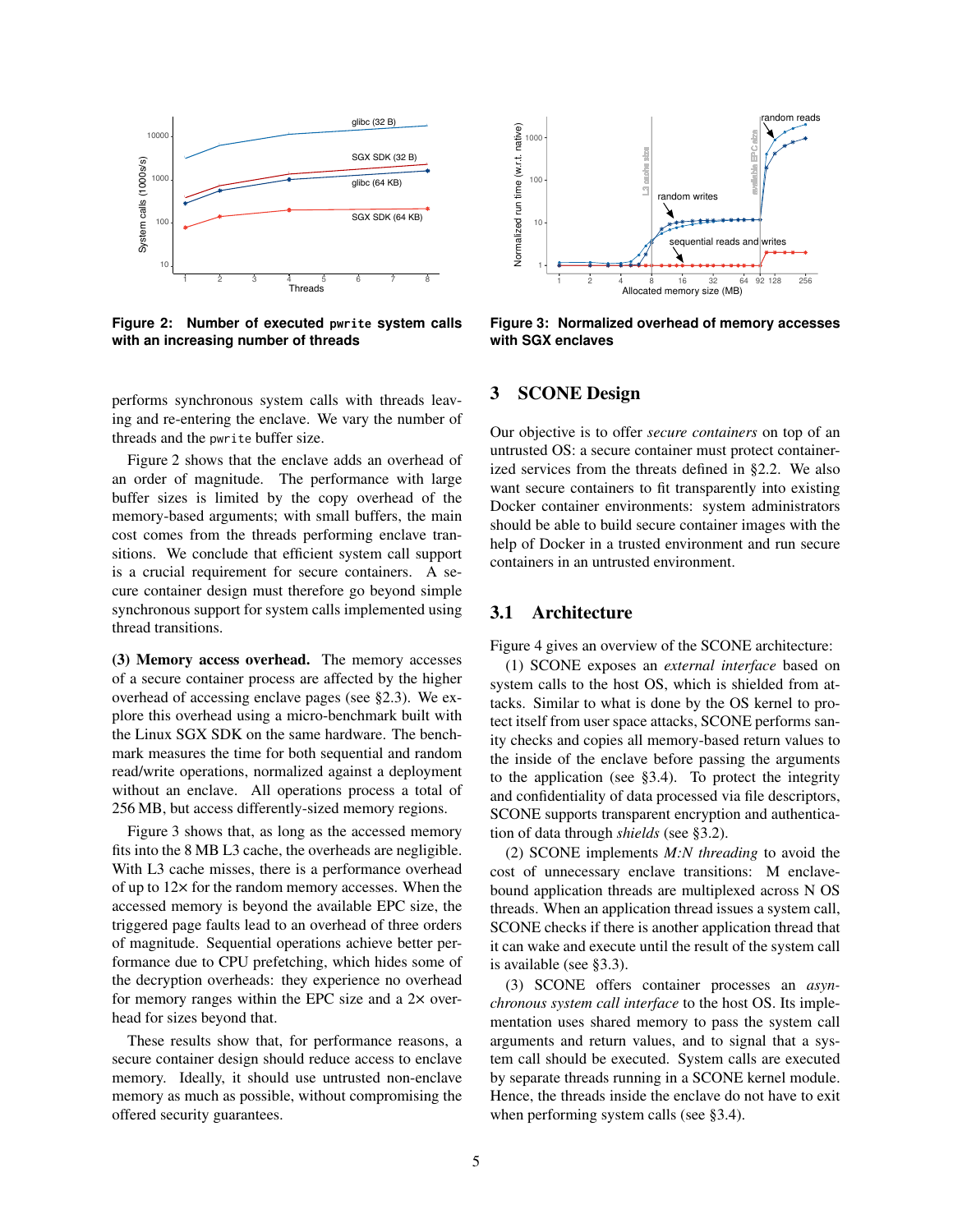<span id="page-5-0"></span>

**Figure 4: SCONE architecture**

(4) SCONE integrates with existing Docker container environments, and ensures that secure containers are compatible with standard Linux containers (see [§3.5\)](#page-7-0). The host OS, however, must include a Linux SGX driver and, to boost performance, a SCONE kernel module. Note that SCONE does not use any functionality from the Intel Linux SDK [\[32\]](#page-14-26) apart from the Linux SGX driver.

## <span id="page-5-1"></span>3.2 External interface shielding

So far, many popular services, such as Redis and Memcached, have been created under the assumption that the underlying OS is trusted. Such services therefore store files in the clear, communicate with other processes via unencrypted TCP channels (i.e., without TLS), and output to stdout and stderr directly.

To protect such services in secure containers, SCONE supports a set of *shields*. Shields focus on (1) preventing low-level attacks, such as the OS kernel controlling pointers and buffer sizes passed to the service (see [§3.4\)](#page-6-0); and (2) ensuring the confidentiality and integrity of the application data passed through the OS. A shield is enabled by statically linking the service with a given *shield library*. SCONE supports shields for (1) the transparent encryption of files, (2) the transparent encryption of communication channels via TLS, and (3) the transparent encryption of console streams.

When a file descriptor is opened, SCONE can associate the descriptor with a shield. A shield also has configuration parameters, which are encrypted and can be accessed only after the enclave has been initialized.

Note that the shields described below focus only on application data, and do not verify data maintained by the OS, such as file system metadata. If the integrity of such data is important, further shields can be added.

File system shield. The file system shield protects the

confidentiality and integrity of files: files are authenticated and encrypted, transparently to the service. For the file system shield, a container image creator must define three disjoint sets of file path prefixes: prefixes of (1) *unprotected* files, (2) *encrypted and authenticated* files, and (3) *authenticated* files. When a file is opened, the shield determines the longest matching prefix for the file name. Depending on the match, the file is authenticated, encrypted, or just passed through to the host OS.

The file system shield splits files into blocks of fixed sizes. For each block, the shield keeps an authentication tag and a nonce in a metadata file. The metadata file is also authenticated to detect modifications. The keys used to encrypt and authenticate files as well as the three prefix sets are part of the configuration parameters passed to the file system shield during startup. For immutable file systems, the authentication tag of the metadata file is part of the configuration parameters for the file system shield. At runtime the metadata is maintained inside the enclave.

Containerized services often exclusively use a readonly file system and consider writes to be ephemeral. While processes in a secure container have access to the standard Docker tmpfs, it requires costly interaction with the kernel and its file system implementation. As a lightweight alternative, SCONE also supports a dedicated secure *ephemeral file system* through its file system shield. The shield ensures the integrity and confidentiality of ephemeral files: the ephemeral file system maintains the state of modified files in non-enclave memory. Our evaluation results show that the performance of ephemeral files is better than those of tmpfs (see [§4.3\)](#page-11-0).

The ephemeral file system implementation is resilient against *rollback attack*: after restarting the container process, the file system returns to a preconfigured startup state that is validated by the file system shield, and therefore it is not possible for an attacker to rollback the file system to an intermediate state. This is also true during runtime, since the metadata for files' blocks resides within the enclave.

Network shield. Some container services, such as Apache [\[44\]](#page-14-14) and NGINX [\[47\]](#page-14-15), always encrypt network traffic; others, such as Redis [\[46\]](#page-14-16) and Memcached [\[23\]](#page-14-13), assume that the traffic is protected by orthogonal means, such as TLS proxies, which terminate the encrypted connection and forward the traffic to the service in plaintext. Such a setup is appropriate only for data centers in which the communication between the proxy and the service is assumed to be trusted, which is incompatible with our threat model: an attacker could control the unprotected channel between the proxy and the service and modify the data. Therefore, for secure containers, a TLS network connection must be terminated inside the enclave.

SCONE permits clients to establish secure tunnels to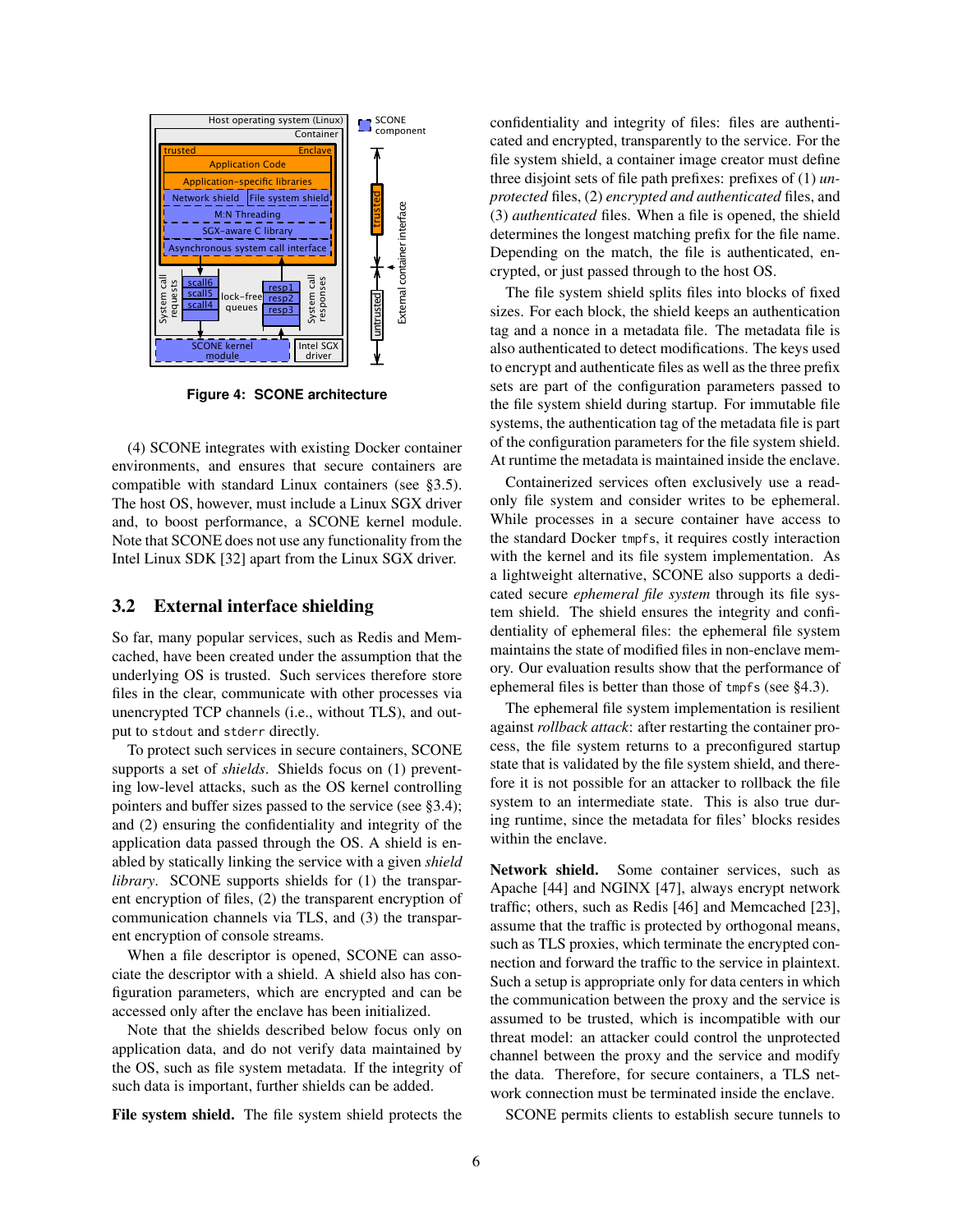<span id="page-6-2"></span>

**Figure 5: M:N threading model**

container services using TLS. It wraps all socket operations and redirects them to a *network shield*. The network shield, upon establishing a new connection, performs a TLS handshake and encrypts/decrypts any data transmitted through the socket. This approach does not require client- or service-side changes. The private key and certificate are read from the container's file system. Thus, they are protected by the file system shield.

Console shield. Container environments permit authorized processes to attach to the stdin, stdout, and stderr console streams. To ensure the confidentiality of application data sent to these streams, SCONE supports transparent encryption for them. The symmetric encryption key is exchanged between the secure container and the SCONE client during the startup procedure (see [§3.5\)](#page-7-0).

Console streams are unidirectional, which means that they cannot be protected by the network shield whose underlying TLS implementation requires bidirectional streams. A *console shield* encrypts a stream by splitting it into variable-sized blocks based on flushing patterns. A stream is protected against replay and reordering attacks by assigning each block a unique identifier, which is checked by the authorized SCONE client.

## <span id="page-6-1"></span>3.3 Threading model

SCONE supports an M:N threading model in which M application threads inside the enclave are mapped to N OS threads. SCONE thus has fewer enclave transitions, and, even though the maximum thread count must be specified at enclave creation time in SGX version 1 [\[29\]](#page-14-23), SCONE supports a variable number of application threads.

As shown in Figure [5,](#page-6-2) multiple OS threads in SCONE can enter an enclave. Each thread executes the *scheduler*, which checks if: (i) an application thread needs to be woken due to an expired timeout or the arrival of a system call response; or (ii) an application thread is waiting to be scheduled. In both cases, the scheduler executes the associated thread. If no threads can be executed, the scheduler backs off: an OS thread may choose to sleep outside of the enclave when the back-off time is longer than the time that it takes to leave and reenter the enclave.

The number of OS threads inside the enclave is typically bound by the number of CPU cores. In this way, SCONE utilizes all cores without the need for a large number of OS threads inside the enclave. The scheduler does not support preemption. This is not a limitation in practice because almost all application threads perform either system calls or synchronization primitives at which point the scheduler can reschedule threads.

In addition to spawning N OS threads inside the enclave, SCONE also "captures" several OS threads inside the SCONE kernel module. The threads dequeue requests from the system call request queue, perform system calls, and enqueue results into the response queue (see Figure [4\)](#page-5-0). The system call threads reside in the kernel indefinitely to eliminate the overhead of kernel mode switches. The number of system call threads must be at least the number of application threads to avoid stalling when system call threads block. Periodically, the system call threads leave the kernel module to trigger Linux housekeeping tasks, such as the cleanup of TCP state. When there are no pending system calls, the threads back-off exponentially to reduce CPU load.

SCONE does not support the fork system call. Enclave memory is tied to a specific process, and therefore the execution of fork would require the allocation, initialization, and attestation of an independent copy of an enclave. In current SGX implementations, the OS kernel cannot copy enclave memory to achieve this.

### <span id="page-6-0"></span>3.4 Asynchronous system calls

Since SGX does not allow system calls to be issued from within an enclave, they must be implemented with the help of calls to functions outside of the enclave. This means that the executing thread must copy memorybased arguments to non-enclave memory, exit the enclave and execute the outside function to issue the system call. When the system call returns, the thread must reenter the enclave, and copy memory-based results back to the enclave. As we showed in [§2.4,](#page-2-2) such *synchronous system calls* have acceptable performance only for applications with a low system call rate.

To address this problem, SCONE also provides an *asynchronous system call interface* [\[52\]](#page-14-27) (see Figure [6\)](#page-7-1). This interface consists of two lock-free, multi-producer, multi-consumer queues: a *request queue* and a *response queue*. System calls are issued by placing a request into the request queue. An OS thread inside the SCONE kernel module receives and processes these requests. When the system call returns, the OS thread places the result into the response queue.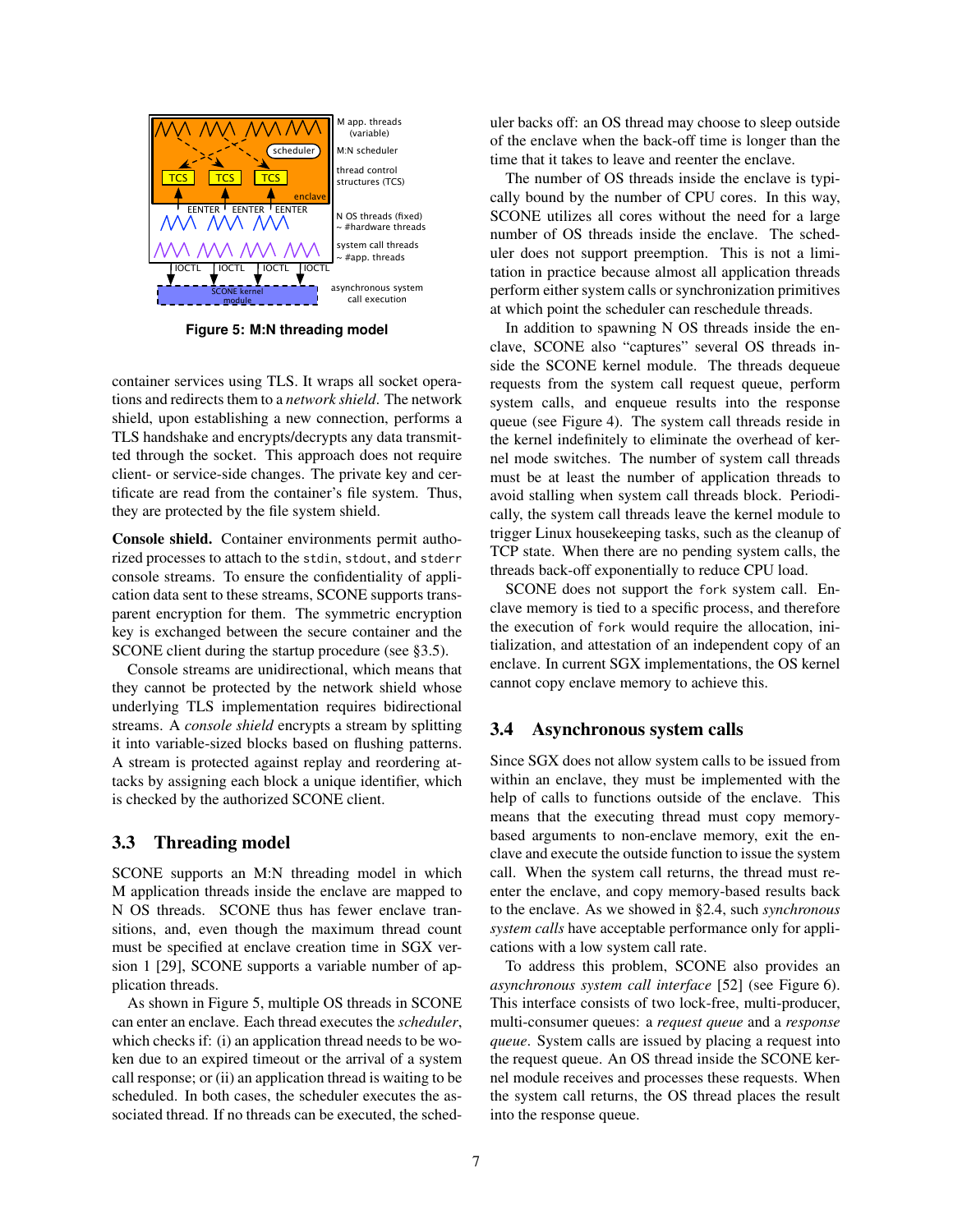<span id="page-7-1"></span>

**Figure 6: Asynchronous system calls**

As shown in Figure [6,](#page-7-1) an application thread first copies memory-based arguments outside of the enclave  $\odot$  and adds a description of the system call to a syscall slot data structure  $(2)$ , containing the system call number and arguments. The syscall slot and the arguments use thread-local storage, which is reused by subsequent system calls. Next the application thread yields to the scheduler **3** , which will execute other application threads until the reply to the system call is received in the response queue. The system call is issued by placing a reference to the syscall slot into the request queue **4** . When the result is available in the response queue **5**, buffers are copied to the inside of the enclave, and all pointers are updated to point to enclave memory buffers. As part of the copy operation, there are checks of the buffer sizes, ensuring that no *malicious* pointers referring to the outside of an enclave can reach the application. Finally, the associated application thread is scheduled again **6** . **Excel is an interest in the controller of the controller of the containers are an interest and the containers. The method is a system container of the containers are transfer and the system of the secure containers. The** 

The enclave code handling system calls also ensures that pointers passed by the OS to the enclave do not point to enclave memory. This check protects the enclave from memory-based Iago attacks [\[12\]](#page-13-7) and is performed for all shield libraries.

#### <span id="page-7-0"></span>3.5 Docker integration

We chose to integrate SCONE with Docker because it is the most popular and widely used container platform. A future version of SCONE may use the open container platform [\[28\]](#page-14-28), which would make it compatible with both Docker and rkt (CoreOS) [\[48\]](#page-14-29). With SCONE, a secure container consists of a single Linux process that is protected by an enclave, but otherwise it is indistinguishable from a regular Docker container, e.g., relying on the shared host OS kernel for the execution of system calls.

The integration of secure containers with Docker requires changes to the build process of secure images, and client-side extensions for spawning secure contain-

<span id="page-7-2"></span>

**Figure 7: Using secure containers with Docker**

SCONE does not require modifications to the Docker Engine or its API, but it relies on a wrapper around the original Docker client. A *secure SCONE client* is used to create configuration files and launch containers in an untrusted environment. SCONE supports a typical Docker workflow: a developer publishes an image with their application, and a user can customize the image by adding extra layers.

Image creation. Images are created in a trusted environment (see Figure [7\)](#page-7-2). The image creator must be familiar with the security-relevant aspects of the service, e.g., which files to protect and which shields to activate.

To create a secure container image, the image creator first builds a SCONE executable of the application. They statically compile the application with its library dependencies and the SCONE library. SCONE does not support shared libraries by design to ensure that all enclave code is verified by SGX when an enclave is created.

Next, the image creator uses the SCONE client to create the metadata necessary to protect the file system. The client encrypts specified files and creates a *file system (FS) protection* file, which contains the message authentication codes (MACs) for file chunks and the keys used for encryption. The FS protection file itself is encrypted and added to the image. After that, the secure image is published using standard Docker mechanisms. SCONE does not need to trust the Docker registry, because the security-relevant parts are protected by the FS protection file.

If the image creator wants to support the composition of a secure Docker image [\[42\]](#page-14-2), they only sign the FS protection file with their public key, but do not encrypt it. In this way, only its integrity is ensured, permitting additional customization. The confidentiality of the files is assured only after finishing the customization process.

Container startup. Each secure container requires a *startup configuration file* (SCF). The SCF contains keys to encrypt standard I/O streams, a hash of the FS protection file and its encryption key, application arguments and environment variables. Only an enclave whose identity has been verified can access the SCF. Since SGX does not protect the confidentiality of enclave code, em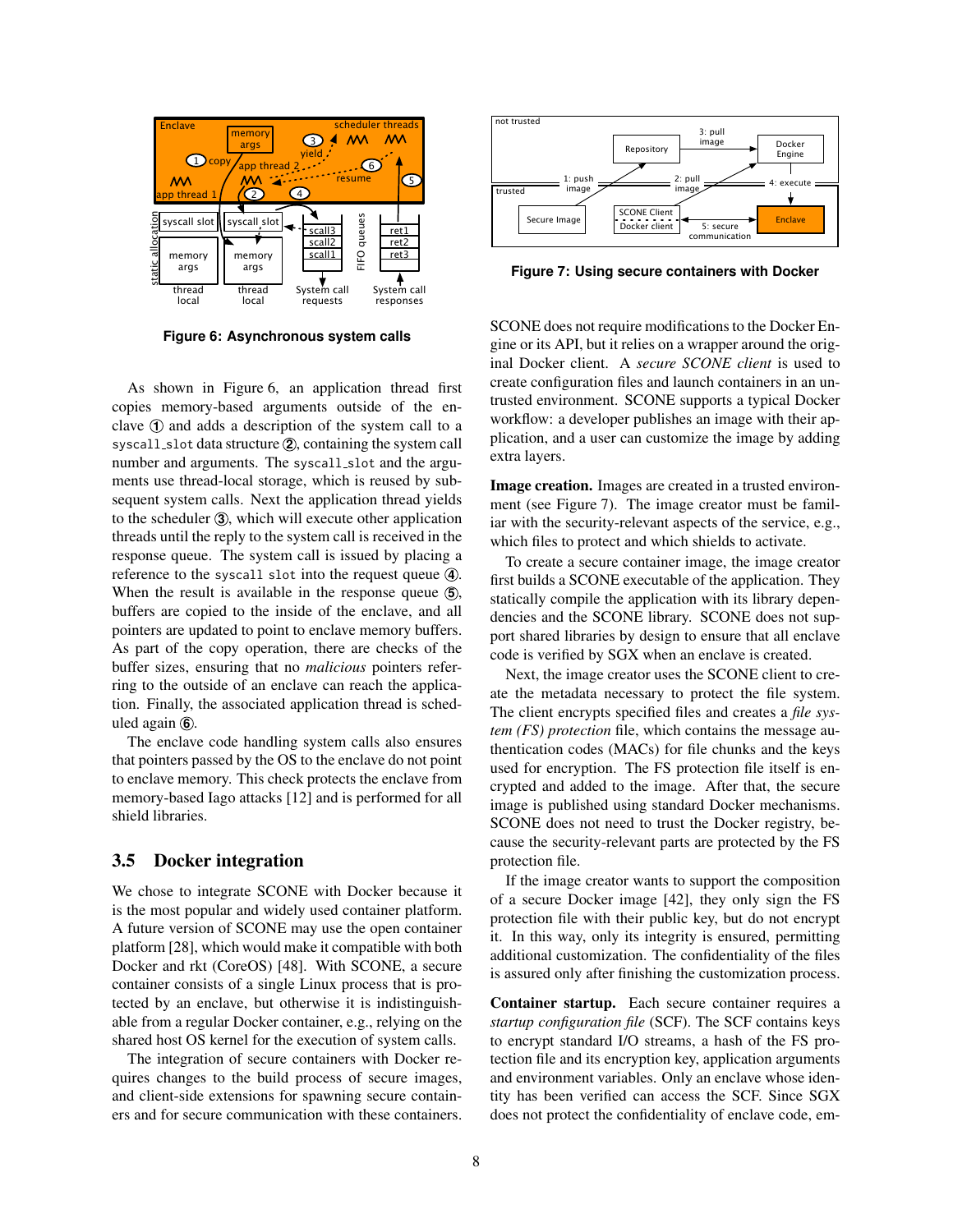bedding the startup configuration in the enclave itself is not an option. Instead, after the executable has initialized the enclave, the SCF is received through a TLSprotected network connection, established during enclave startup [\[2\]](#page-13-8). In production use, the container owner would validate that the container is configured securely before sending it the SCF. The SGX remote attestation mechanism [\[29\]](#page-14-23) can attest to the enclave to enable this validation, but our current SCONE prototype does not support remote attestation.

## 4 Evaluation

Our evaluation of SCONE on SGX hardware is split into three parts: (i) we present application benchmarks for Apache [\[44\]](#page-14-14), NGINX [\[47\]](#page-14-15), Redis [\[46\]](#page-14-16) and Memcached [\[23\]](#page-14-13). We compare the performance of these applications with SCONE against native variants ([§4.2\)](#page-8-0); (ii) we evaluate the performance impact of SCONE's file system shield with a set of micro-benchmarks ([§4.3\)](#page-11-0); and (iii) we discuss results from a micro-benchmark regarding the system call overhead ([§4.4\)](#page-12-0).

### 4.1 Methodology

All experiments use an Intel Xeon E3-1270 v5 CPU with 4 cores at 3.6 GHz and 8 hyper-threads (2 per core) and 8 MB cache. The server has 64 GB of memory and runs Ubuntu 14.04.4 LTS with Linux kernel version 4.2. We disable dynamic frequency scaling to reduce interference. The workload generators run on a machine with two 14-core Intel Xeon E5-2683 v3 CPUs at 2 GHz with 112 GB of RAM and Ubuntu 15.10. Each machine has a 10 Gb Ethernet NIC connected to a dedicated switch. The disk configuration is irrelevant as the workloads fit entirely into memory.

We evaluate two web servers, Apache [\[44\]](#page-14-14), and NGINX [\[47\]](#page-14-15); Memcached [\[23\]](#page-14-13); Redis [\[46\]](#page-14-16); and SQLite [\[55\]](#page-14-30). The applications include a mix of compute (e.g., SQLite) and I/O intensive (e.g., Apache and Memcached) workloads. We compare the performance of three variants for each application: (i) one built with the GNU C library (glibc); (ii) one built with the musl [\[38\]](#page-14-17) C library adapted to run inside SGX enclaves with synchronous system calls (SCONE-sync); and (iii) one built with the same musl C library but with asynchronous system calls (SCONE-async). We compare with glibc because it is the standard C library for most Linux distributions, and constitutes a more conservative baseline than musl. In our experiments, applications compiled against glibc perform the same or better than the musl-based variants. The application process (and Stunnel) execute inside a Docker container.

<span id="page-8-1"></span>

| Appli-<br>cation |       | Worker<br>threads |       | Enclave<br>threads |       | Syscall<br>threads |  |
|------------------|-------|-------------------|-------|--------------------|-------|--------------------|--|
|                  | async | sync              | async | sync               | async | sync               |  |
| Apache           | 25    | 25                |       | 8                  | 32    |                    |  |
| <b>NGINX</b>     |       |                   |       |                    | 16    |                    |  |
| Redis            |       |                   |       |                    | 16    |                    |  |
| Memcached 4      |       | 8                 |       | 8                  | 32    |                    |  |

**Table 2: Thread configuration used for applications**

SCONE-async uses the SCONE kernel module to capture system call threads in the kernel. For each application and variant, we configure the number of threads (see [§3.3\)](#page-6-1) to give the best results, as determined experimentally. We summarize the thread configuration in Table [2.](#page-8-1) Worker threads are threads created by the application, e.g., using pthread create(). In the glibc variant, worker threads are real OS threads, while in SCONE they represent user space threads. Enclave threads are OS threads that run permanently inside the enclave, while system call threads are OS threads that run permanently outside. With SCONE-sync, there are no dedicated system call threads because the enclave threads synchronously exit the enclave to perform system calls.

For applications that do not support encryption (e.g., Memcached and Redis), we use Stunnel [\[61\]](#page-14-31) to encrypt their communication in the glibc variant. When reporting CPU utilization, the application's glibc variant includes the utilization due to Stunnel processes. In SCONE, the network shield subsumes the functionality of Stunnel.

Reported data points are based on ten runs, and we compute the 30% trimmed mean (i.e., without the top and bottom 30% outliers) and its variance. The trimmed mean is a robust estimator insensitive to outliers: it measures the central tendency even with jitter. Unless stated otherwise, the variance is small, and we omit error bars.

#### <span id="page-8-0"></span>4.2 Application benchmarks

Apache is a highly configurable and mature web server, originally designed to spawn a process for each connection. This differs from the architecture of the other benchmarked web server—NGINX employs an eventdriven design. By default, it uses a single thread but current versions can be configured to use multiple threads.

We use wrk2 [\[62\]](#page-14-32) to fetch a web page. We increase the number of concurrent clients and the frequency at which they retrieve the page until the response times start to degrade. Since Apache supports application-level encryption in the form of HTTPS, we do not use Stunnel or SCONE's network shield.

Figure [8a](#page-9-0) shows that all three variants exhibit comparable performance until about 32,000 requests per sec-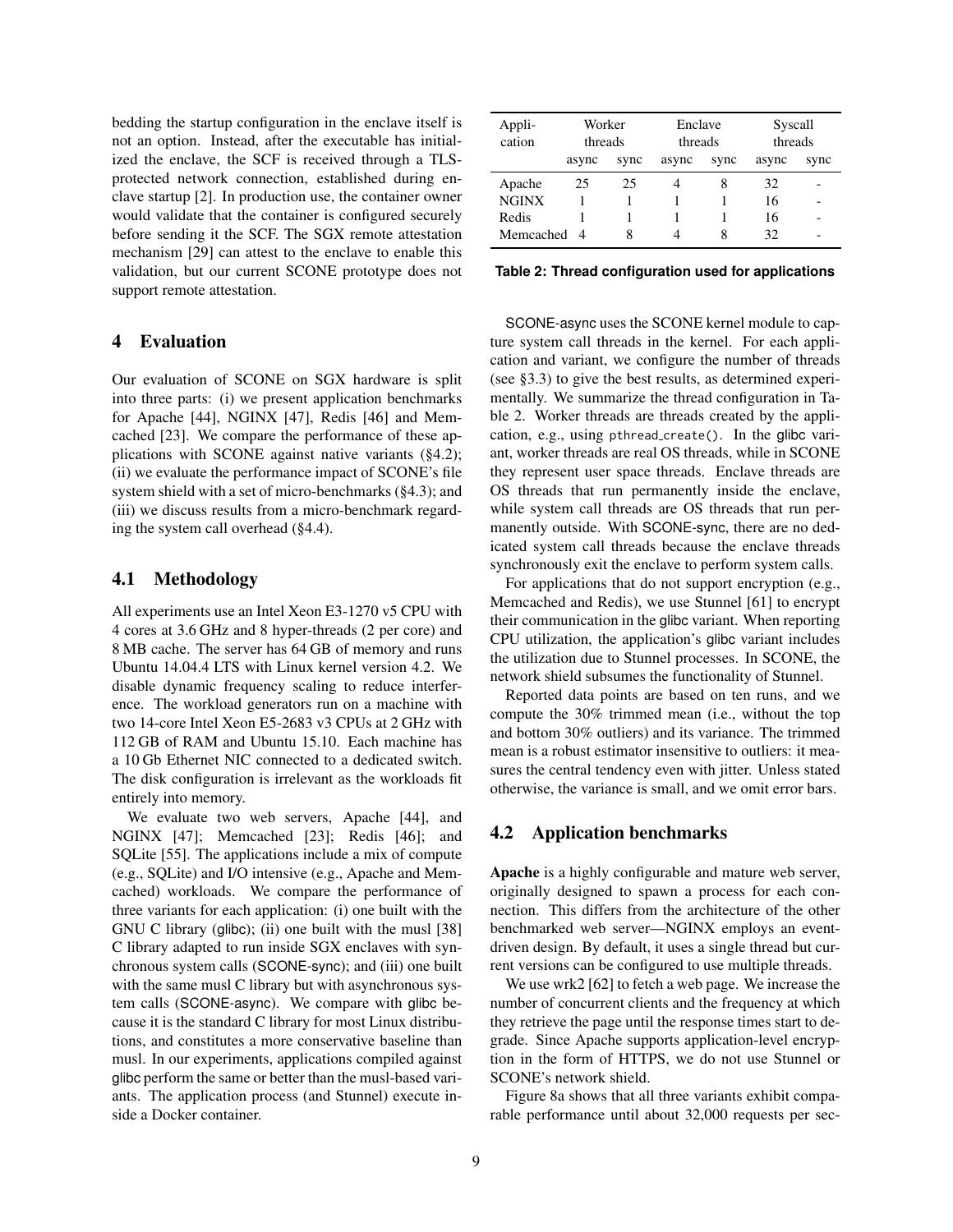<span id="page-9-0"></span>

**Figure 8: Throughput versus latency for Apache, Redis, and Memcached**

<span id="page-9-1"></span>

**Figure 9: CPU utilization for Apache, Redis, and Memcached**

ond, at which point the latency of the SCONE-sync increases dramatically. SCONE-async performs slightly better, reaching 38,000 requests per second. The glibc variant achieves 48,000 requests per second.

As shown in Figure [9a,](#page-9-1) SCONE-sync utilizes the CPU more despite the fact that SCONE-async uses extra threads to execute system calls. As we show below, the synchronous system call interface is not as performant as the asynchronous interface, resulting in a higher CPU utilization. However, SCONE-async has a higher CPU utilization than glibc. This is caused by the slower execution time of Apache running inside the enclave as well as the extra threads used in the SCONE kernel module to execute the system calls.

Redis is a distributed in-memory key/value store and represents an I/O-intensive network service. Typical workloads with many concurrent operations exhibit a high system call frequency. Persistence in Redis is achieved by forking and writing the state to stable storage in the background. Fundamentally, forking for enclave applications is difficult to implement and not supported by SCONE. Hence, we deploy Redis solely as an inmemory store.

We use workloads A to D from the YCSB benchmark suite [\[14\]](#page-13-9). In these workloads, both the application code and data fit into the EPC, so the SGX driver does not need to page-in EPC pages. We present results only for workload A (50% reads and 50% updates); the other workloads exhibit similar behaviour. We deploy 100 clients and increase their request frequency until reaching maximum throughput.

Figure [8b](#page-9-0) shows that Redis with glibc achieves a throughput of 189,000 operations per second. At this point, as shown in Figure [9b,](#page-9-1) Redis, which is singlethreaded, becomes CPU-bound with an overall CPU utilization of 400% (4 hyper-threads): 1 hyper-thread is used by Redis, and 3 hyper-threads are used by Stunnel.

SCONE-sync cannot scale beyond 40,000 operations per second (21% of glibc), also due to Redis' single application thread. By design, SCONE-sync performs encryption as part of the network shield within the application thread. Hence, it cannot balance the encryption overhead across multiple hyper-threads, as Stunnel does, and its utilization peaks at 100%.

SCONE-async reaches a maximum throughput of 116,000 operations per second (61% of glibc). In addition to the single application thread, multiple OS threads execute system calls inside the SCONE kernel module. Ultimately, SCONE-async is also limited by the single Redis application thread, which is why CPU utilization peaks at 200% under maximum throughput. The per-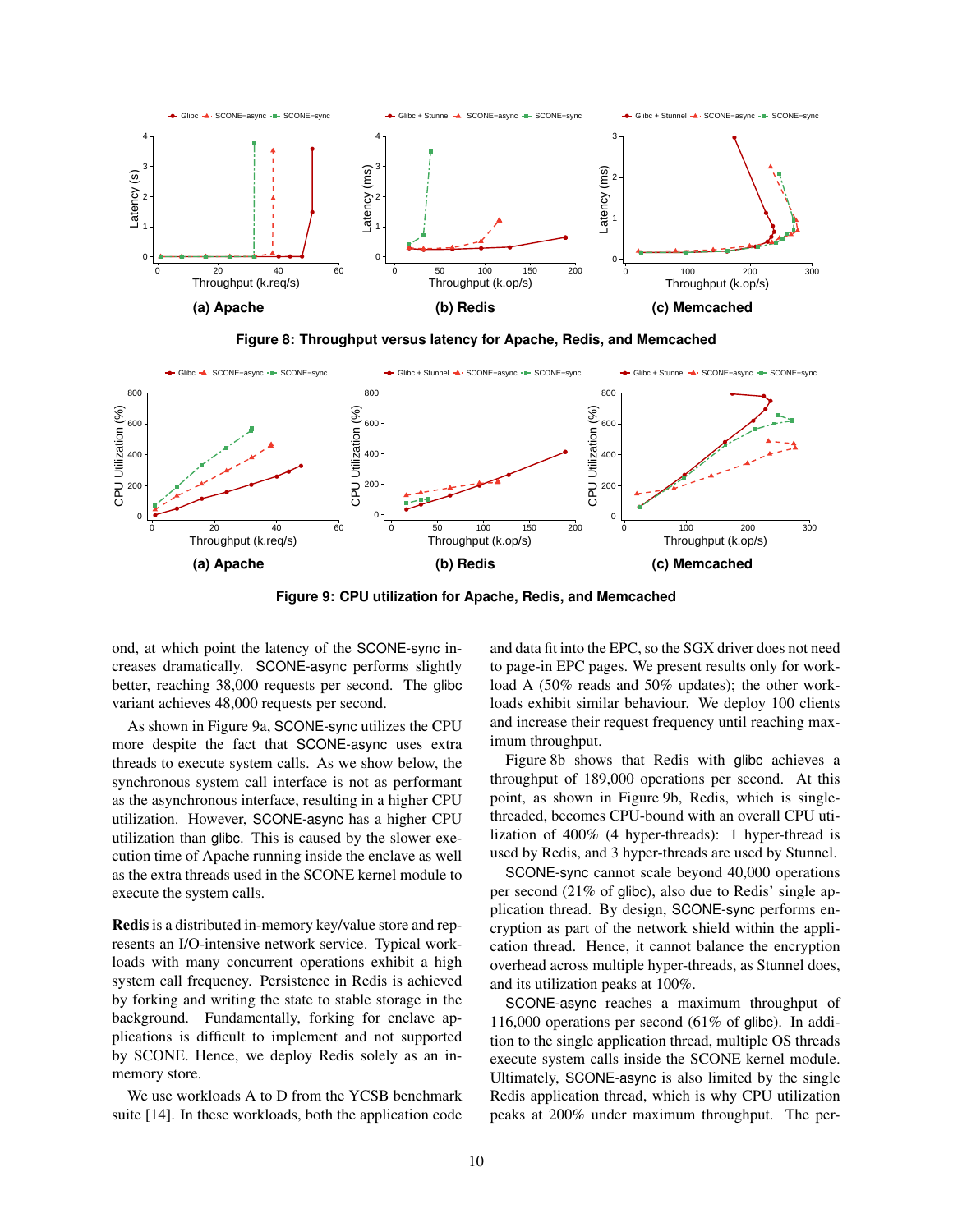<span id="page-10-2"></span>

| Variant             | LOC<br>(1000s) | libc.a<br>Size (KB) | Apache<br>Size(KB) | <b>NGINX</b><br>Size(KB) | Redis<br>Size(KB) | Memcached<br>Size (KB) | SOLite<br>Size (KB) |
|---------------------|----------------|---------------------|--------------------|--------------------------|-------------------|------------------------|---------------------|
| glibc               | 1195           | 4710                | 5437               | 3975                     | 2445              | 1143                   | 801                 |
| musl                | 88             | 1498                | 4546               | 3088                     | 682               | 289                    | 832                 |
| <b>SCONE</b> libe   | 97             | 1572                | 4829               | 3286                     | 853               | 357                    | 880                 |
| Shielded SCONE libc | 187            | 2491                | 5496               | 4082                     | 1665              | 1208                   | 1724                |

<span id="page-10-0"></span>**Table 3: Comparison of the binary sizes of statically linked applications using SCONE with native libc variants**



**Figure 10: Throughput versus latency for NGINX**

<span id="page-10-1"></span>

**Figure 11: CPU utilization for NGINX**

formance of SCONE-async is better than SCONE-sync because SCONE-async has a higher single thread system call throughput. However, as SCONE-async does not assign TLS termination to a separate thread either, it cannot reach the throughput of glibc.

Memcached, a popular key/value cache, is evaluated with the same YCSB workloads as Redis. We increase the number of clients until each variant reaches its saturation point. Again, the application fits into the EPC.

Figure [8c](#page-9-0) shows that the client latencies of all three variants exhibited for a given throughput are similar until approximately 230,000 operations per second, at which point the latency of glibc starts to increase faster than that of SCONE-async and SCONE-sync. The maximum achieved throughput of the SCONE variants (277,000 operations per second for SCONE-async and 270,000 operations per second for SCONE-sync) is higher than that of the glibc variant (238,000 operations per second).

For all three variants, the CPU utilization in Figure [9c](#page-9-1) increases with throughput. Both SCONE variants experience a lower CPU utilization than the Memcached and Stunnel deployment. This differs from single-threaded Redis, as Memcached can utilize more CPU cores with multiple threads and starts to compete for CPU cycles with Stunnel. SCONE's network shield encryption is more efficient, allowing it to have a lower CPU load and achieve higher throughput.

NGINX is a web server with an alternative architecture to Apache—NGINX typically uses one worker process per CPU core. Each worker process executes a nonblocking, event-driven loop to handle connections, process requests and send replies. We configure NGINX to use a single worker process.

Figure [10](#page-10-0) and Figure [11](#page-10-1) show the throughput and CPU utilization for NGINX, respectively. The glibc variant achieves approximately 50,000 requests per second similar to Apache, but at a much lower utilization (>300% vs. 100%). SCONE-sync shows good performance up to 18,000 requests per second. This is less than Apache, but NGINX also only utilizes a single thread. With SCONE-async, NGINX achieves 80% of the native performance again at a much lower overall CPU utilization than Apache (200% vs. 500%). This demonstrates that SCONE can achieve acceptable performance both for multi-threaded applications, such as Apache, and non-blocking, event-based servers, such as NGINX.

Code size. We compare the code sizes of our applications in Table [3.](#page-10-2) The size of applications linked against the musl C library is in most cases smaller than that of applications linked against glibc. The modifications to musl for running inside of enclaves add 11,000 LOC, primarily due to the asynchronous system call wrappers (5000 LOC of generated code). The shields increase the code size further (around 99,000 LOC), primarily due to the TLS library. Nevertheless, the binary sizes of shielded applications increase only to 0.6×–2× compared to the glibc-linked variants.

Although the binary size of the SCONE libc variant is only 74 KB larger than musl, the binary size of some programs compiled against SCONE increase by more than this amount. This is due to how we build the SCONE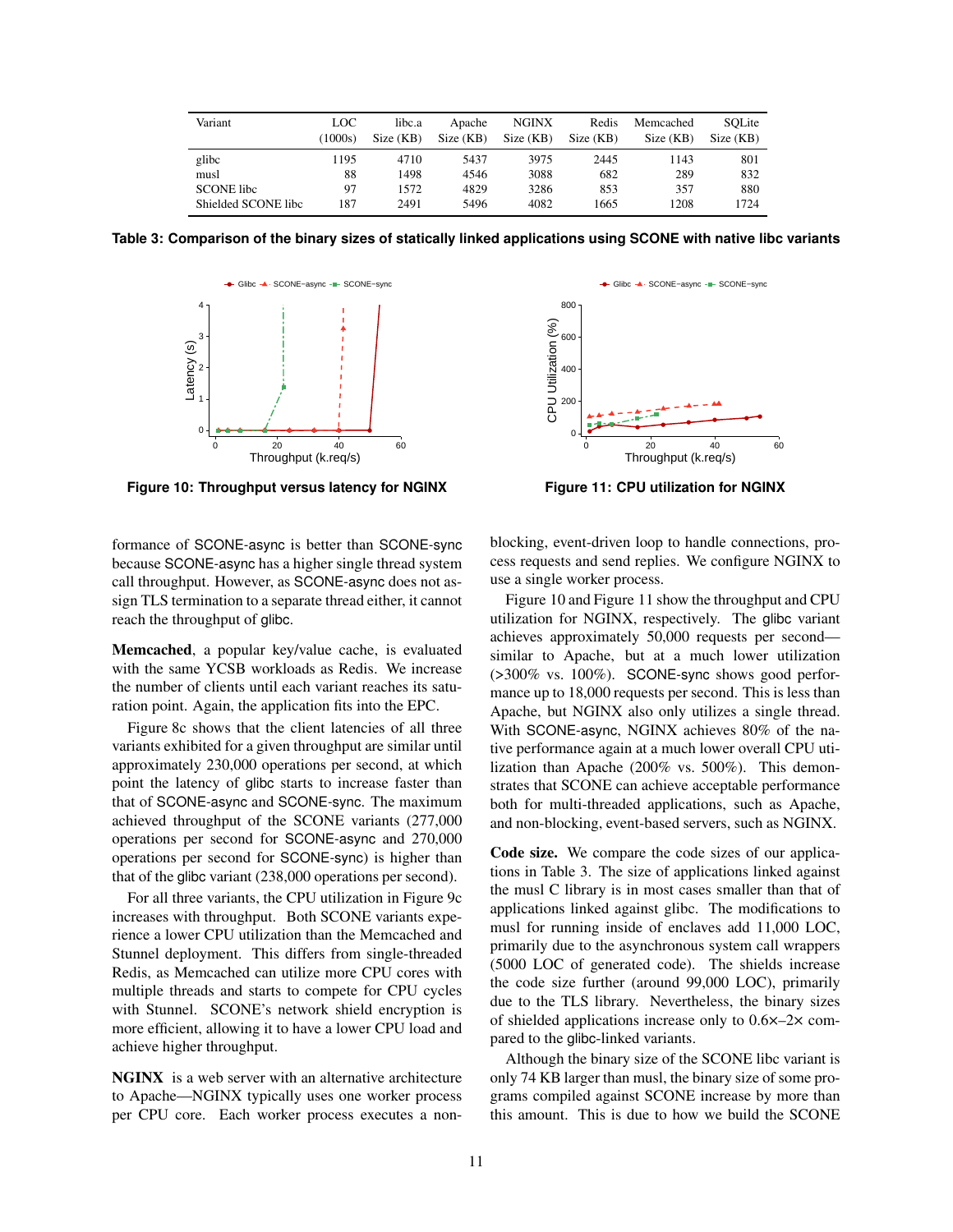<span id="page-11-2"></span>

<span id="page-11-1"></span>**Figure 12: Throughput of random reads/writes with ephemeral file system versus** tmpfs

| Application  | SCONE-async |             |  |  |
|--------------|-------------|-------------|--|--|
|              | T'put       | CPU util.   |  |  |
| Apache       | $0.8\times$ | 1.4x        |  |  |
| Redis        | 0.6x        | $1.0\times$ |  |  |
| Memcached    | 1.2x        | 0.6x        |  |  |
| <b>NGINX</b> | $0.8\times$ | $1.8\times$ |  |  |

**Table 4: Normalized application performance**

binary: an application and all its dependent libraries are linked into a position-independent shared object file. The relocation information included in the shared object file comprises up to a few hundred kilobytes.

Discussion. Table [4](#page-11-1) summarizes the normalized results for all the throughput-oriented applications. For Apache, SCONE-async achieves performance on par with that of the native version. The performance of SCONE-async is, as expected, faster than that of SCONE-sync—SCONEasync can switch to another Apache thread while waiting for system call results.

For single-threaded applications such as Redis, asynchronous system calls offer limited benefit, mostly due to the faster response times compared to synchronous system calls. However, SCONE-async cannot run other application threads while waiting for the result of a system call. The same is true for NGINX despite supporting multiple threads. In our experiments, NGINX did not scale as well as Apache with the same number of threads.

The results demonstrate that SCONE-async can execute scalable container services with throughput and latency that are comparable to native versions. This is in some sense surprising given the micro-benchmarks from [§2.4,](#page-2-2) as they would suggest that applications inside SGX enclaves would suffer a more serious performance hit.

#### <span id="page-11-0"></span>4.3 File system shield

We evaluate the performance of the file system shield with micro-benchmarks. We use IOZone [\[34\]](#page-14-33) to sub-

<span id="page-11-3"></span>

**Figure 13: Throughput of SQLite and SQLCipher with file system shield**

ject the shield to random and sequential reads/writes. We compare the throughput of three different IOZone versions: (i) native glibc accessing a tmpfs file system; (ii) SCONE with the ephemeral file system without protection; and (iii) SCONE with an encrypted ephemeral file system.

Figure [12](#page-11-2) shows the measured throughput as we vary the record size. We observe that IOZone on an ephemeral file system achieves a higher throughput than the native glibc IOZone on tmpfs. This is because the application does not issue any system calls when accessing data on the ephemeral file system—instead, it accesses the untrusted memory directly, without exiting the enclave. Enabling encryption on the ephemeral file system reduces the throughput by an order of magnitude.

In addition to the synthetic IOZone benchmark, we also measure how the shield impacts the performance of SQLite. We compare four versions: (i) SQLite with no protection; (ii) SQLCipher [\[54\]](#page-14-34), which is SQLite with application level encryption; (iii) shielded SQLite on an encrypted ephemeral file system; and (iv) SQL-Cipher on an ephemeral file system (no authentication or encryption). The shielded versions use the memorybacked ephemeral file system, whereas the glibc versions of SQLite and SQLCipher use the standard Linux tmpfs. All protected versions use 256-bit keys.

Figure [13](#page-11-3) shows the result of the SQLite benchmark. With small datasets (1000 keys), no cryptographic operations are necessary because the working set fits into SQLite's in-memory cache. This results in comparable performance across all versions. With bigger datasets, however, performance of the different versions diverge from the baseline, as SQLite starts to persist data on the file system resulting in an increasing number of cryptographic operations. We observe that the achieved throughput of the SQLCipher versions (approx. 60,000 operations per second) is about 35% of the baseline (approx. 170,000 operations per second), while the shielded SQLite version (approx. 140,000 operations per second) reaches about 80%. This is because the file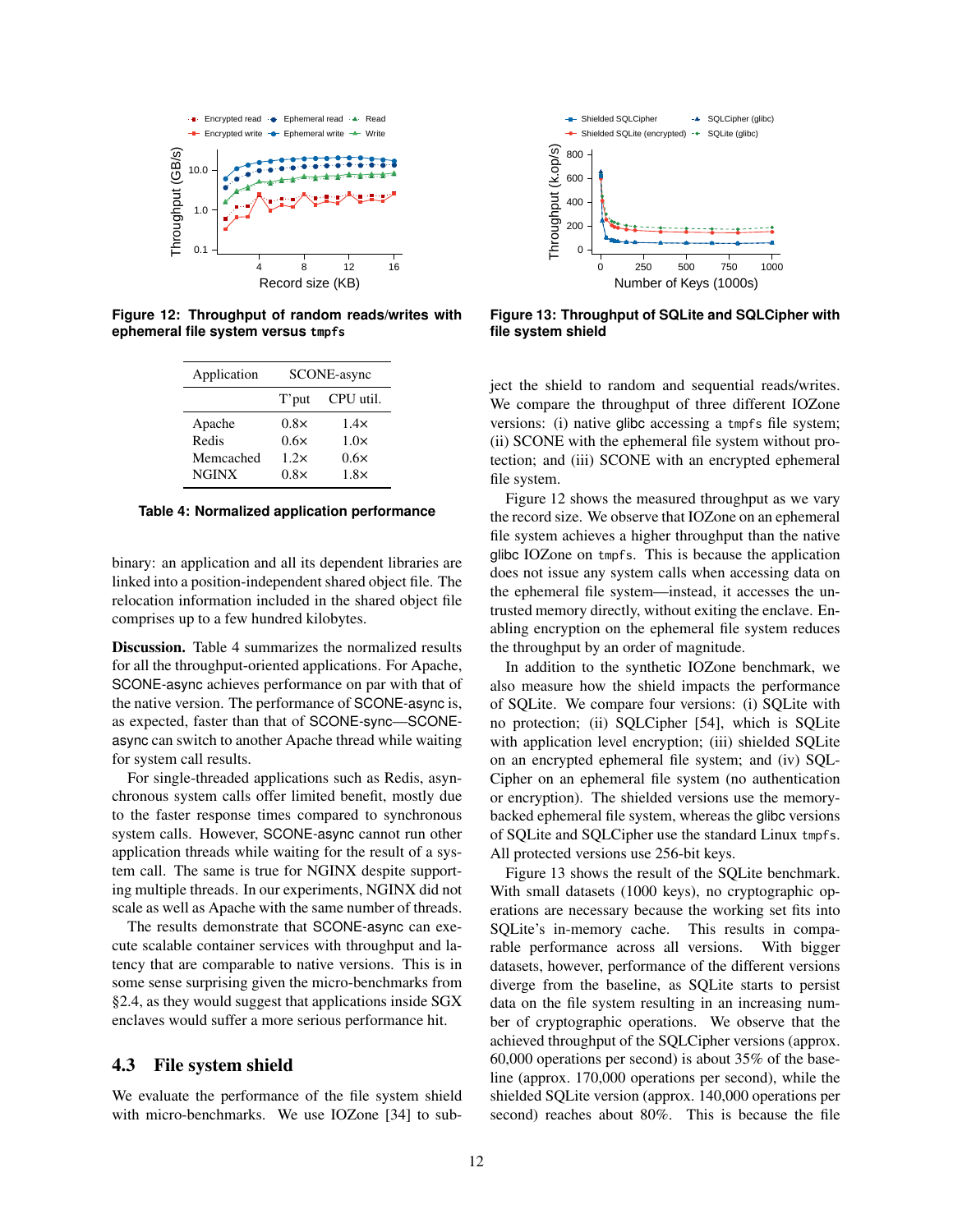<span id="page-12-1"></span>

**Figure 14: Frequency of system calls with asynchronous system call support**

system shield of SCONE uses AES-GCM encryption, which outperforms AES in cipher block chaining (CBC) mode as used by default in SQLCipher. CBC mode restricts parallelism and requires an additional authentication mechanism.

## <span id="page-12-0"></span>4.4 Asynchronous system calls

Similar to Figure [2,](#page-4-1) Figure [14](#page-12-1) shows how many pwrite calls can be executed by SCONE-async, SCONE-sync and natively. The x-axis refers to the number of OSvisible enclave threads for SCONE-async and SCONEsync; for glibc, this is the number of native Linux threads. We vary the buffer size to see how the copy overhead influences the system call frequency. Larger buffers increase the overhead to move system call parameters from the enclave to the outside memory  $(\S 3.4)$ ; smaller buffers stress the shared memory queues to pass system call data.

For one OS thread, SCONE-async reaches almost the same number of system calls per second as glibc. Further scalability is likely to be possible by specialising our implementation of the lock-free FIFO queue.

## 5 Related Work

We discuss (i) software approaches that protect applications from privileged code, (ii) trusted hardware support and (iii) asynchronous system calls.

Software protection against privileged code. Protecting applications and their data from unauthorized access by privileged system software is a long-standing research objective. Initial work such as NGSCB [\[11,](#page-13-10) [43\]](#page-14-35) and Proxos [\[57\]](#page-14-36) executes untrusted and trusted OSs side-byside using virtualization, with security-sensitive applications hosted by the trusted OS.

Subsequent work, including Overshadow [\[13\]](#page-13-11),  $SP<sup>3</sup>$  [\[64\]](#page-14-37), InkTag [\[27\]](#page-14-38) and Virtual Ghost [\[16\]](#page-13-12), has focused on reducing the size of the TCB by directly protecting application memory from unauthorized OS accesses. SEGO [\[36\]](#page-14-39) extends these approaches by securing data handling inside and across devices using trusted metadata. Minibox [\[37\]](#page-14-40) is a hypervisor-based sandbox that provides two-way protection between native applications and the guest OS. Unlike SCONE, all of these systems assume a trusted virtualization layer and struggle to protect applications from an attacker with physical access to the machine or who controls the virtualization layer.

Trusted hardware can protect security-sensitive applications, and implementations differ in their performance, commoditization, and security functionality.

*Secure co-processors* [\[39\]](#page-14-41) offer tamper-proof physical isolation and can host arbitrary functionality. However, they are usually costly and limited in processing power. While in practice used to protect high-value secrets such as cryptographic keys [\[51\]](#page-14-42), Bajaj and Sion [\[4,](#page-13-13) [5\]](#page-13-14) demonstrate that secure co-processors can be used to split a database engine into trusted and untrusted parts. SCONE instead focuses on securing entire commodity container workloads and uses SGX to achieve better performance.

*Trusted platform modules* (TPM) [\[59\]](#page-14-43) offer tailored services for securing commodity systems. They support remote attestation, size-restricted trusted storage and sealing of application data. Flicker [\[41\]](#page-14-44) enables the multiplexing of secure modules that are integrity protected by the TPM. What limits Flicker's usability for arbitrary applications is the high cost of switching between secure and untrusted processing modes due to the performance limitations of current TPM implementations. TrustVisor [\[40\]](#page-14-45) and CloudVisor [\[66\]](#page-14-46) avoid the problem of frequent TPM usage by including the hypervisor within the TCB using remote attestation. This virtualization layer increases the size of the TCB, and neither solution can protect against an attacker with physical access to the machine's DRAM.

*ARM TrustZone* [\[3\]](#page-13-15) has two system personalities, *secure* and *normal world*. This split meets the needs of mobile devices in which a rich OS must be separated from the system software controlling basic operations. Santos et al. [\[49\]](#page-14-47) use TrustZone to establish trusted components for securing mobile applications. However, isolation of mutually distrustful components requires a trusted language runtime in the TCB because there is only a single secure world. TrustZone also does not protect against attackers with physical DRAM access.

As we described in [§2.3,](#page-2-0) *Intel SGX* [\[29\]](#page-14-23) offers finegrained confidentiality and integrity at the enclave level. However, unlike TrustZone's secure world, enclaves cannot execute privileged code. Along the lines of the original SGX design goals of protecting tailored code for specific security-sensitive tasks [\[26\]](#page-14-12), Intel provides an SDK [\[32,](#page-14-26) [33\]](#page-14-48) to facilitate the implementation of simple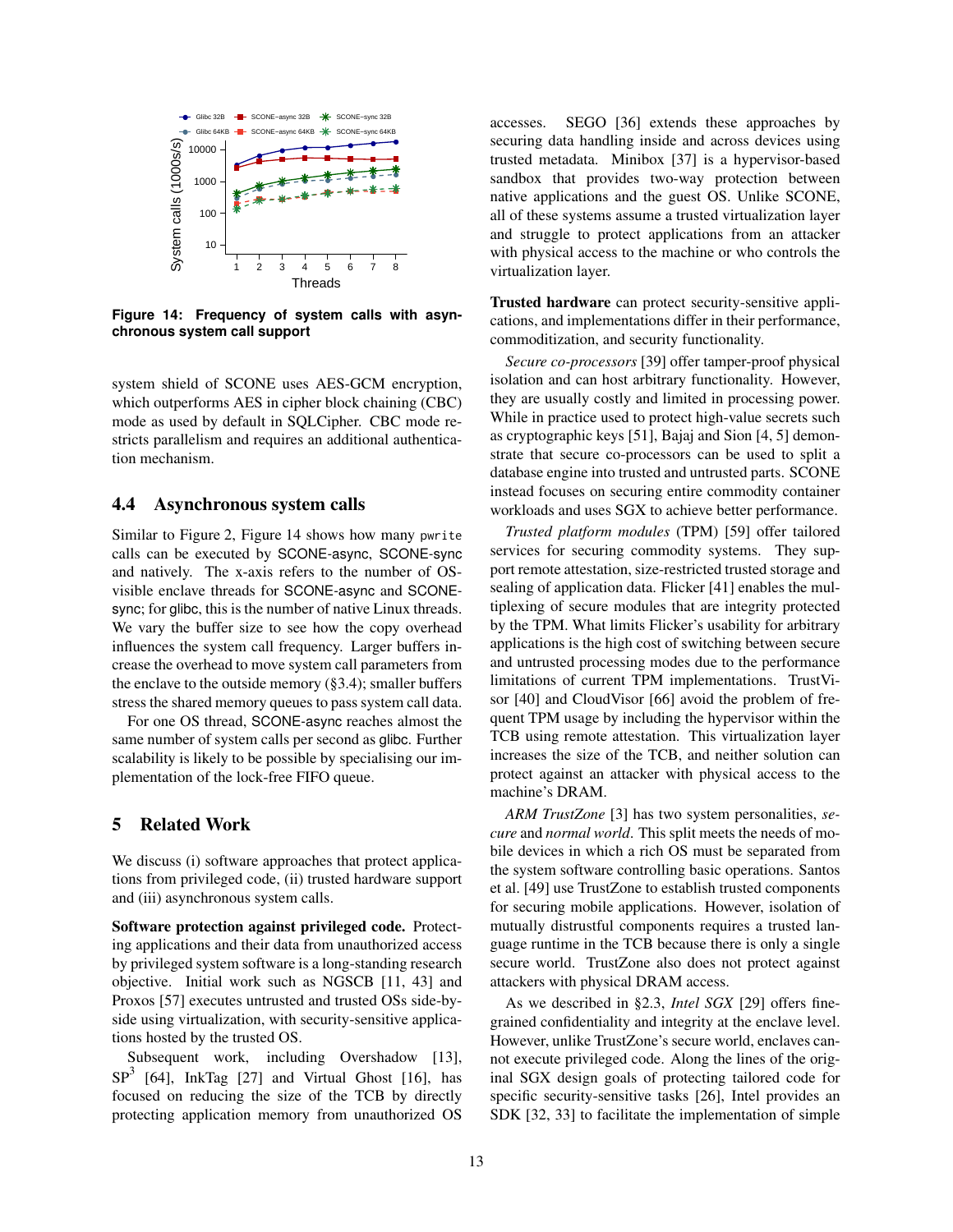enclaves. It features an interface definition language together with a code generator and a basic enclave library. Unlike SCONE, the SDK misses support for system calls and offers only restricted functionality inside the enclave.

Haven [\[6\]](#page-13-3) aims to execute unmodified legacy Windows applications inside SGX enclaves by porting a Windows library OS to SGX. Relative to the limited EPC size of current SGX hardware, the memory requirements of a library OS are large. In addition, porting a complete library OS with a TCB containing millions of LOC also results in a large attack surface. By using only a modified C standard library, SCONE targets the demands of Linux containers, keeping the TCB small and addressing current SGX hardware constraints. Using asynchronous system calls, SCONE reduces enclave transition costs and puts emphasis on securing file and network communication for applications that do not use encryption.

VC3 [\[50\]](#page-14-21) uses SGX to achieve confidentiality and integrity as part of the MapReduce programming model. VC3 jobs follow the executor interface of Hadoop but are not permitted to perform system calls. SCONE focuses on generic system support for container-based, interactive workloads but could be used as a basis for VC3 jobs that require extended system functionality.

Asynchronous system calls. FlexSC [\[52\]](#page-14-27) batches system calls, reducing user/kernel transitions: when a batch is available, FlexSC signals the OS. In SCONE, application threads place system calls into a shared queue instead, which permits the OS threads to switch to other threads and stay inside the enclave. Moreover, SCONE uses a kernel module to execute system calls, while FlexSC requires invasive changes to the Linux kernel. Earlier work such as ULRPC [\[7\]](#page-13-16) improves the performance of inter-process communication (IPC) using asynchronous, cross address space procedure calls via shared memory. In contrast, SCONE uses asynchronous system calls for all privileged operations, not just IPC.

## 6 Conclusion

SCONE increases the confidentiality and integrity of containerized services using Intel SGX. The secure containers of SCONE feature a TCB of only 0.6×–2× the application code size and are compatible with Docker. Using asynchronous system calls and a kernel module, SGX-imposed enclave transition overheads are reduced effectively. For all evaluated services, we achieve at least 60% of the native throughput; for Memcached, the throughput with SCONE is even higher than with native execution. At the same time, SCONE does not require changes to applications or the Linux kernel besides static recompilation of the application and the loading of a kernel module.

Acknowledgments. The authors thank the anonymous reviewers and our shepherd, Jeff Chase, for their valuable feedback. The work has received funding from the European Union's Horizon 2020 research and innovation programme under grant agreements 645011 (SERECA) and 690111 (SecureCloud), and from the UK Engineering and Physical Sciences Research Council (EPSRC) under the CloudSafetyNet project (EP/K008129).

#### References

- <span id="page-13-0"></span>[1] ABRAMSON, D., JACKSON, J., MUTHRASANALLUR, S., NEIGER, G., REGNIER, G., SANKARAN, R., SCHOINAS, I., UHLIG, R., VEMBU, B., AND WIEGERT, J. Intel Virtualization Technology for Directed I/O. *Intel Technology Journal* (2006).
- <span id="page-13-8"></span>[2] ANATI, I., GUERON, S., JOHNSON, S., AND SCARLATA, V. Innovative Technology for CPU Based Attestation and Sealing. In *HASP* (2013).
- <span id="page-13-15"></span>[3] ARM LIMITED. *ARM Security Technology - Building a Secure System using TrustZone Technology*, 2009.
- <span id="page-13-13"></span>[4] BAJAJ, S., AND SION, R. TrustedDB: A Trusted Hardware Based Database with Privacy and Data Confidentiality. In *SIG-MOD* (2011).
- <span id="page-13-14"></span>[5] BAJAJ, S., AND SION, R. CorrectDB: SQL Engine with Practical Query Authentication. *VLDB* (2013).
- <span id="page-13-3"></span>[6] BAUMANN, A., PEINADO, M., AND HUNT, G. Shielding Applications from an Untrusted Cloud with Haven. In *OSDI* (2014).
- <span id="page-13-16"></span>[7] BERSHAD, B. N., ANDERSON, T. E., LAZOWSKA, E. D., AND LEVY, H. M. User-level interprocess communication for shared memory multiprocessors. *ACM TOCS 9*, 2 (May 1991), 175–198.
- <span id="page-13-1"></span>[8] BREWER, E. A. Kubernetes and the Path to Cloud Native. In *SoCC* (2015).
- <span id="page-13-5"></span>[9] BRICKELL, E., GRAUNKE, G., NEVE, M., AND SEIFERT, J.-P. Software mitigations to hedge AES against cache-based software side channel vulnerabilities. *IACR Cryptology ePrint Archive 2006* (2006), 52.
- <span id="page-13-4"></span>[10] BROWN, N. Linux Kernel Overlay Filesystem Documentation. [https://www.kernel.org/doc/Documentation/](https://www.kernel.org/doc/Documentation/filesystems/overlayfs.txt) [filesystems/overlayfs.txt](https://www.kernel.org/doc/Documentation/filesystems/overlayfs.txt), 2015.
- <span id="page-13-10"></span>[11] CARROLL, A., JUAREZ, M., POLK, J., AND LEININGER, T. Microsoft Palladium: A Business Overview. *Microsoft Content Security Business Unit* (2002), 1–9.
- <span id="page-13-7"></span>[12] CHECKOWAY, S., AND SHACHAM, H. Iago Attacks: Why the System Call API is a Bad Untrusted RPC Interface. In *ASPLOS* (2013).
- <span id="page-13-11"></span>[13] CHEN, X., GARFINKEL, T., LEWIS, E. C., SUBRAHMANYAM, P., WALDSPURGER, C. A., BONEH, D., DWOSKIN, J., AND PORTS, D. R. Overshadow: A Virtualization-based Approach to Retrofitting Protection in Commodity Operating Systems. In *ASPLOS* (2008).
- <span id="page-13-9"></span>[14] COOPER, B. F., SILBERSTEIN, A., TAM, E., RAMAKRISHNAN, R., AND SEARS, R. Benchmarking Cloud Serving Systems with YCSB. In *SoCC* (2010).
- <span id="page-13-6"></span>[15] COSTAN, V., AND DEVADAS, S. Intel SGX explained. Tech. rep., Cryptology ePrint Archive, Report 2016/086, 2016.
- <span id="page-13-12"></span>[16] CRISWELL, J., DAUTENHAHN, N., AND ADVE, V. Virtual Ghost: Protecting Applications from Hostile Operating Systems. In *ASPLOS* (2014).
- <span id="page-13-2"></span>[17] CVE-ID: CVE-2014-9357. Available from MITRE at [https:](https://cve.mitre.org) [//cve.mitre.org](https://cve.mitre.org), Dec. 2014.